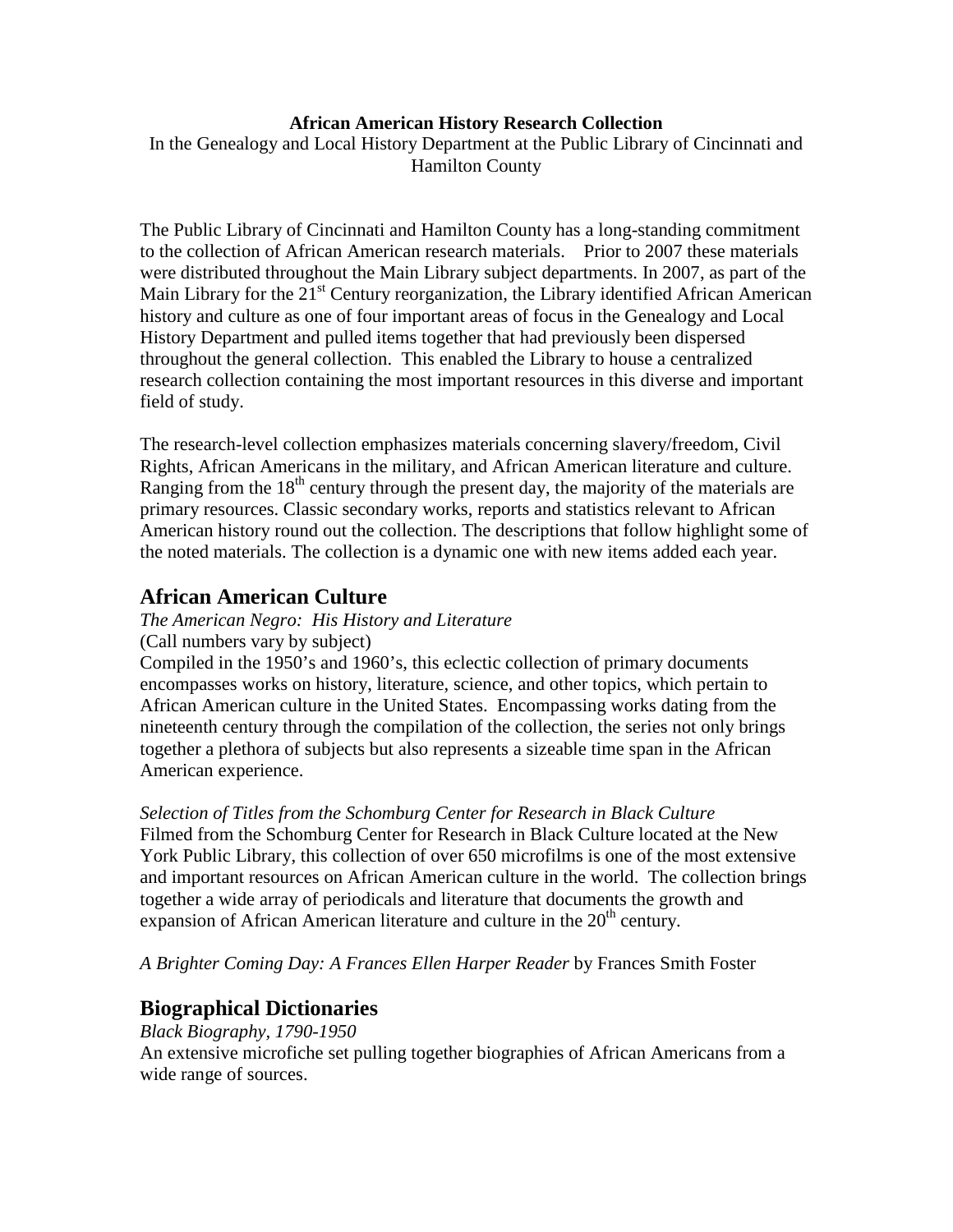### **Slavery**

The Genealogy and Local History Department has pulled together some of the most important primary and secondary resources on slavery. Some of these include.

#### *The American Slave: A Composite Autobiography*

This 38-volume set encompasses the fist-hand slave narratives compiled by the Federal Writers Project in the 1930's. As primary resources on slavery in the United States go, these narratives are unique in that the give a sense of what life was like in the institutions as conveyed by those who lived within it. The narratives cover a wide geographic range in terms of both where the individuals lived in the 1930's and in Antebellum America.

#### *Papers of the American Slave Trade*

A collection of ship's logs, store books, letter books, and other primary sources documenting the business aspect of the slave trade in British North America and the United States. This collection contains documents from custom Houses, seaports (in New England as well as the South) and collections of personal papers that are invaluable to the researcher of this important yet often overlooked chapter in our history.

#### *The Peculiar Institution: Slavery in the Ante-Bellum South* by Kenneth Stampp

*Records of Ante-Bellum Southern Plantations from the Revolution Through the Civil War*  This extensive set of over 1300 microfilms compiled and edited by renowned historian Kenneth Stampp include: business records, account books, slave lists, reports, slave owners' letters and diaries, and occasional letters written by slaves. As the title indicates, this resource focuses on the time period between the Revolutionary and Civil Wars and covers a wide swath of geographic territory including almost every slave state.

## **Resistance to Slavery**

*American Negro Slave Revolts* by Herbert Aptheker

### *Black Abolitionist Papers*

Letters, speeches, pamphlets and other primary documents by African Americans involved in the abolitionist movement make up the content of this multi volume set. The set gives a diverse view of the movement in the fact that it covers The British Indies and Canada in addition to the United States.

### *Fugitive Slaves and American Courts*

A five volume set that traces some of the most interesting cases of men and women who resisted slavery by leaving it. This set documents these actions through the opinions of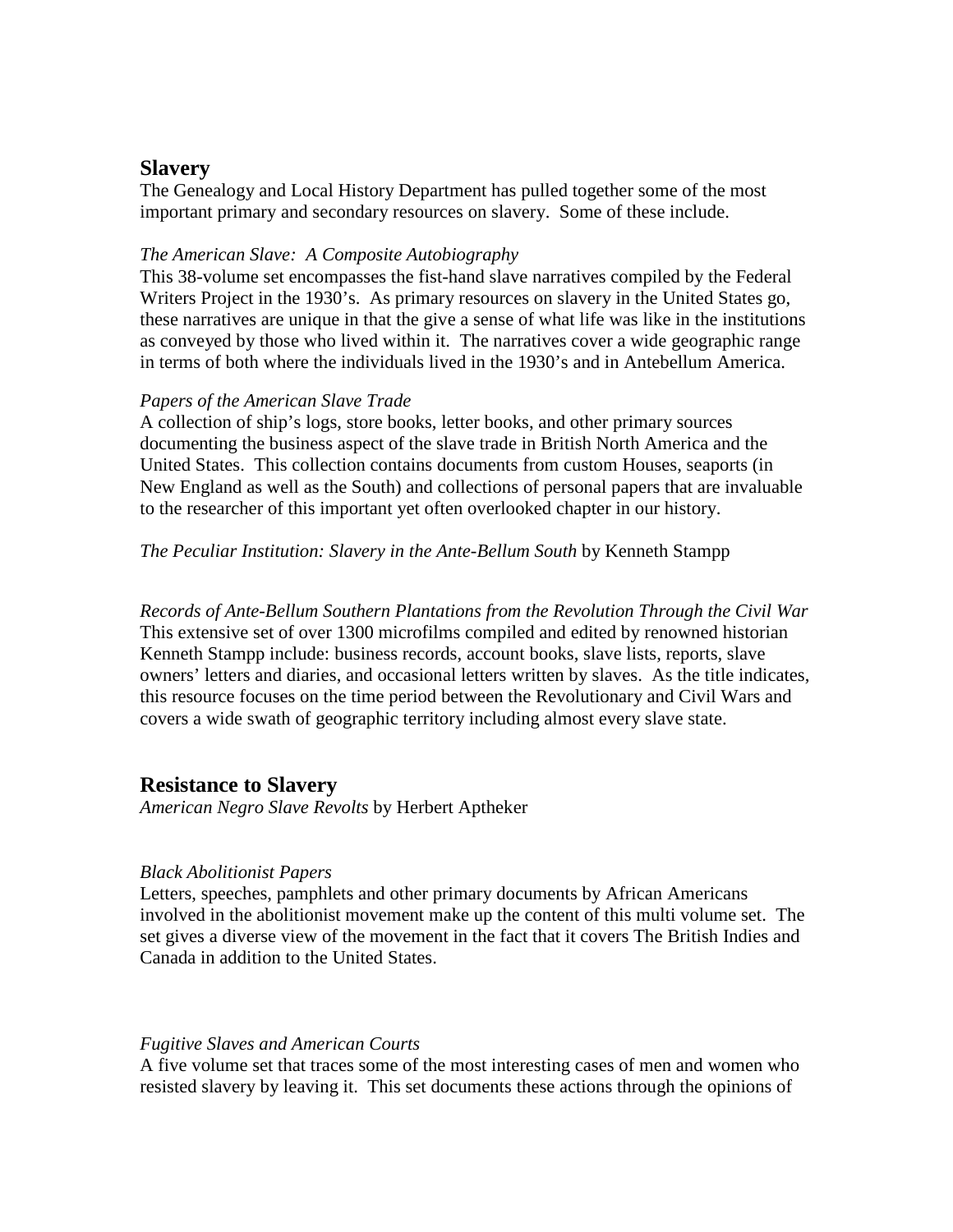justices and judges at all levels of the American judicial system from local courts to the U.S. Supreme Court.

*Runaway Slave Advertisements: A Documentary History from the 1730s to 1790*

*The Underground Rail Road: A Record of Facts, Authentic Narratives, Letters, &c., Narrating the Hardships, Hair-Breadth Escapes, and Death Struggles of the Slaves in their Efforts for Freedom as Related by themselves and Others, or Witnessed by the Author, Together with Sketches of some of the Largest Stockholders, and Most Liberal Aiders and Advisers, of the Road* by William Still

# **Freedom and Reconstruction**

*Black Reconstruction in America: An Essay Toward a History of the Part which Black Folk Played in the Attempt to Reconstruct Democracy in America, 1860-1880* by W.E.B. Du Bois

*Records of the Bureau of Refugees, Freedmen and Abandoned Lands* 

Set up as the Civil War was winding down, the Freedman's Bureau sought to deal with the many difficulties faced by the millions of newly freed men, women, and children throughout the American South. This resource provides excellent insight into the condition of the people and geographic area at this particular time. Freedman's records can provide: names, residences, and occupations of former slaves, as well as orphan and marriage records, correspondence, labor contracts, records and reports, lists of abandoned and confiscated land, school reports, and former plantation owners and relatives' names.

*Up From Slavery by* Booker T. Washington

# **Civil Rights**

The African American research collection offers a variety of resources to aid in tracing the seminal movement in African American history of the  $20<sup>th</sup>$  century.

*Fifty States Report* by the United States Civil Rights Commission

### *The Marcus Garvey and Universal Negro Improvement Association Papers*

This set documents the activities of one of the most important Civil Rights groups of the twentieth century. Founded by Marcus Garvey in the 1920's the UNIA would have a profound effect on the Civil Rights movement in the latter part of the decade.

## *Martin Luther King, Jr. FBI File*

Microfiche collection tracing the government surveillance of the Civil Rights leader. *Papers of the N.A.A.C.P.*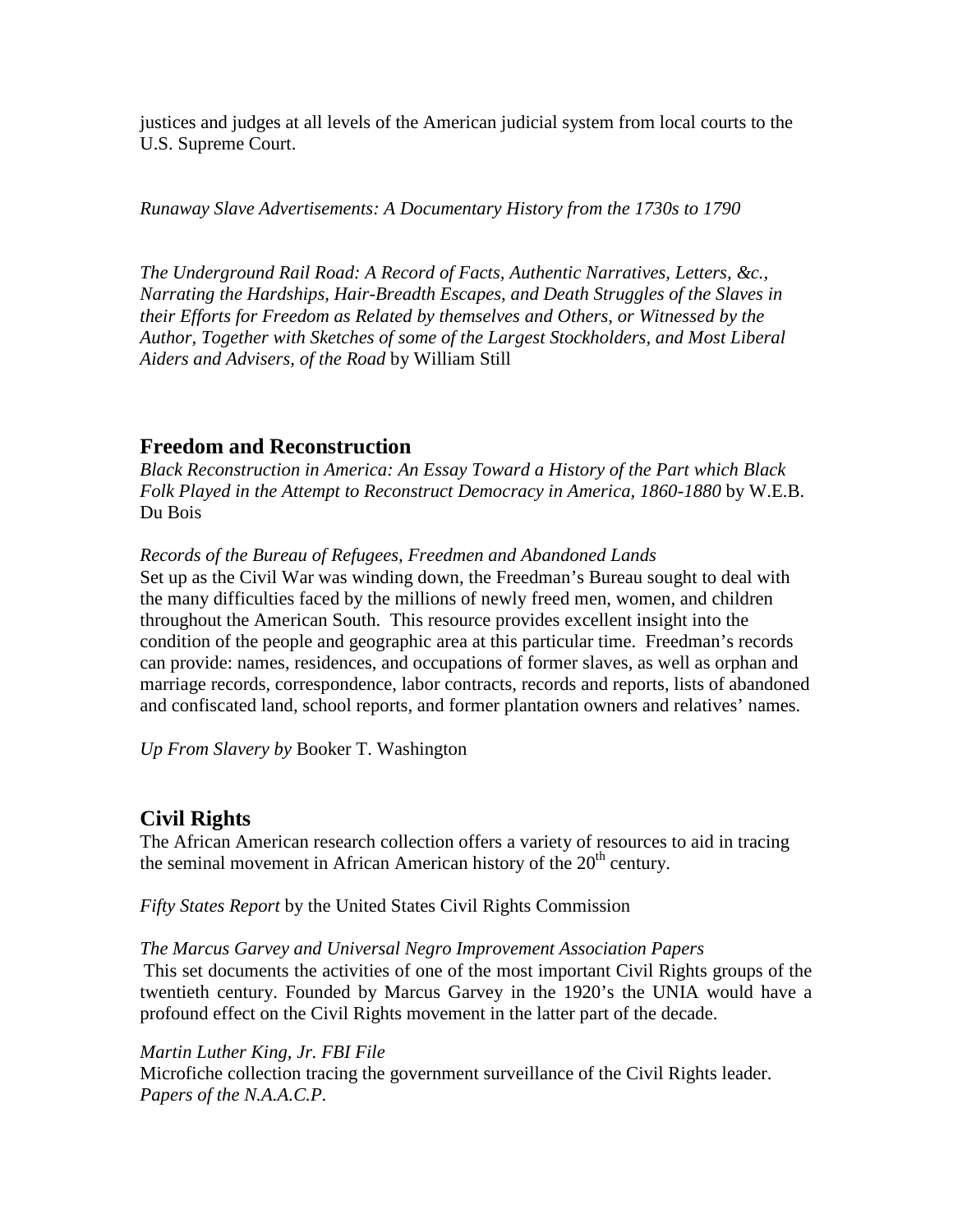Comprised of over 1400 microfilm, this collection traces the major events and individuals involved in the N.A.A.C.C. from its formation through the intense struggle for Civil Rights in the 1950's and 60's. Included in the resource are correspondence, reports of the Board of Directors, reports from selected branches, and extensive files on some of the most famous events of the  $20<sup>th</sup>$  century such as the Scottsboro case and the Montgomery bus boycott among others.

#### *Selections from The Crisis* by W.E.B. Du Bois

Founded in 1910 *The Crisis* is the official publication of the N.A.A.C.P. This two-volume set includes some of the most important pieces appearing in the magazine during the publication's first twenty years.

## **Military Participation**

Since the American Revolution, African Americans have served in every American conflict. The Genealogy and Local History Department holds a wide range of military indexes that pertain to African Americans in the military. Including rosters of the United States Colored Troops in the Civil War and unit histories of black regiments. In addition, the African American Research Collection includes s items dedicated to the military.

*The Black Brigade of Cincinnati* by Peter H. Clark

*Blacks in the United States Armed Forces: Basic Documents*

*A Brave Black Regiment: History of the Fifty-Fourth Regiment of Massachusetts Volunteer Infantry 1863-1865* by Luis Emilio

*A History of the Negro Troops in the War of the Rebellion, 1861-1865, Preceded by a Review of the Military Services of Negroes in Ancient and Modern Times* by George Washington Williams

## *Veterans History Project*

Partnered with the Library of Congress since 2006 PLCH has been conducting oral history interviews with local veterans. Along with the interviews, the Library has created a physical and online collection available for public viewing. Among those interviewed are a number of African American men and women whose stories give an interesting perspective of service in the armed forced including those who served in the segregated forces of WWII.

## **Companion Collections in the Genealogy and Local History Department**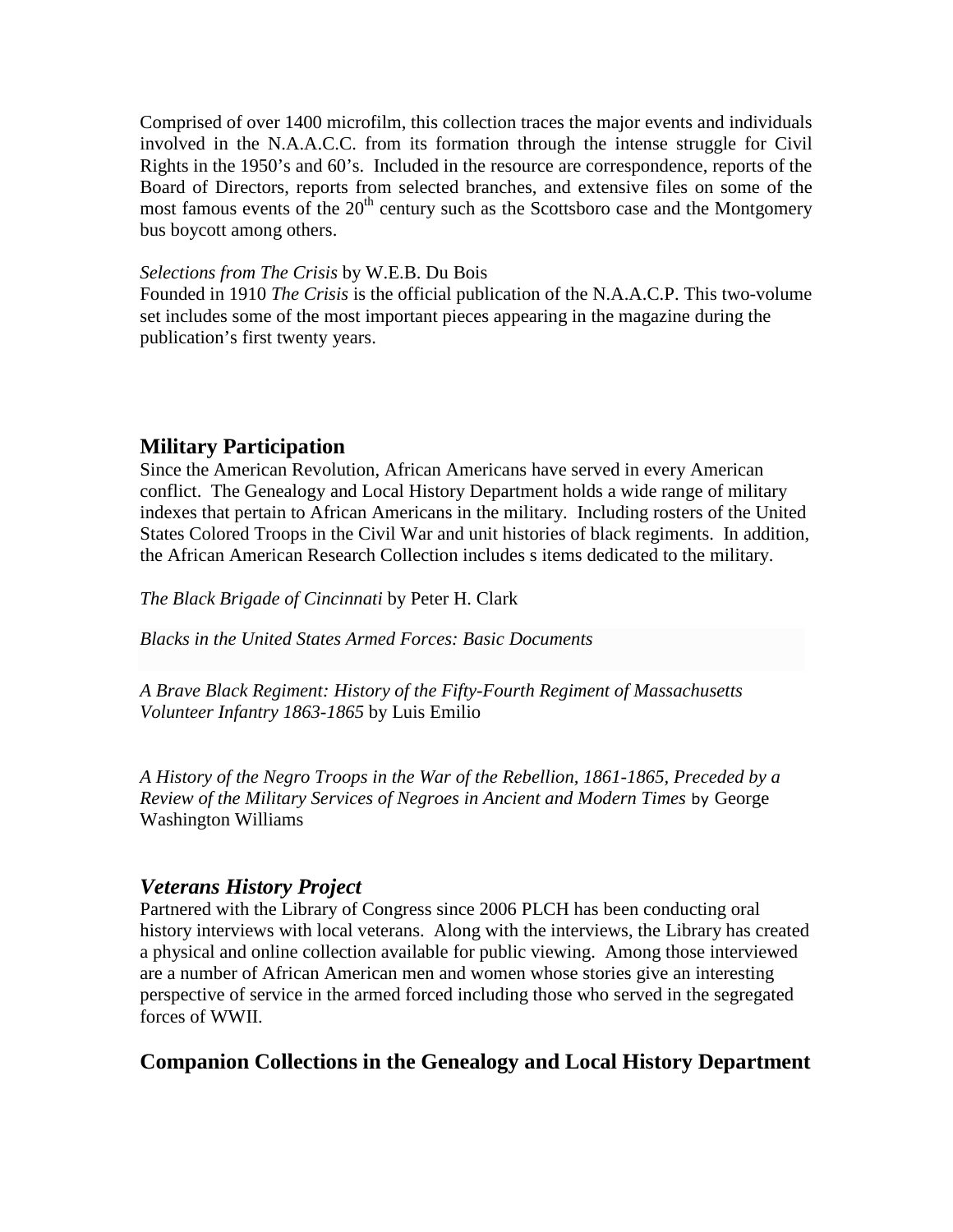Besides the African American Research Collection, the Genealogy and Local History Department's other collections support and enhance the study of African American history.

The Department's **Genealogy Collection** contains indexes to African American cemeteries and marriage records, periodicals, and many general indexes that provide valuable genealogical information to African American researchers. In addition the Department holds a number of research guides including *Black Roots* by Tony Burroughs and *Finding and Using African American Newspapers* by Timothy N. Pinnick among others.

In addition to genealogical reference materials the Department's **Local History Collection** all contains items pertinent to the study of African American history. City directories, School Board reports, and the Local History Index all contain valuable information for a more complete picture of the African American experience in the Greater Cincinnati area. The Department also collects secondary works on African Americans in Cincinnati such as *Cincinnati's Black Peoples* by Lyle Koehler, *Frontiers of Freedom* by Nikki Taylor, and *Cincinnati's Colored Citizens* by Wendell Phillips Dabney.

The **Inland Rivers Collection** holds riverboat logs that describe the activities of African Americans along these arteries of trade and communication. The **Rare** books collection, located in the Department's Cincinnati Room, houses many unique items related to African American history including historic programs from conventions of African American groups that have met in Cincinnati, rare histories of African American military regiments, and *Letter from Birmingham City Jail*, an extraordinary treatment of the famous letter by Dr. Martin Luther King Jr. with illustrations by renowned artist Faith Ringgold.

### **The Magazine and Newspapers Department's African American Collection**

Few items can capture the facts and feeling of a particular time period than newspapers. The Library has historically maintained an excellent newspaper collection in general and African American newspapers in particular. Indexes, guides and histories of the African American press (located in the Genealogy and Local History Department) enhance the value of the newspapers as a research tool. African American Newspapers of note held in the collection include; *Union (***1918-1952),** *Cincinnati Herald (***1961-Present),** *Call and Post (Cincinnati Edition) (***1979-Present), and** *New Pittsburgh Courier* **(1911-present).**

### *Journal of African American History*

Formerly the *Journal of Negro History*, this renowned publication dates back to 1915. In it's nearly century-long run, the journal has provided insight into the study of African American history that has become an invaluable tool for any researcher on the subject. The Library holds an extensive archival collection of the publication and continues to add new issues to the collection.